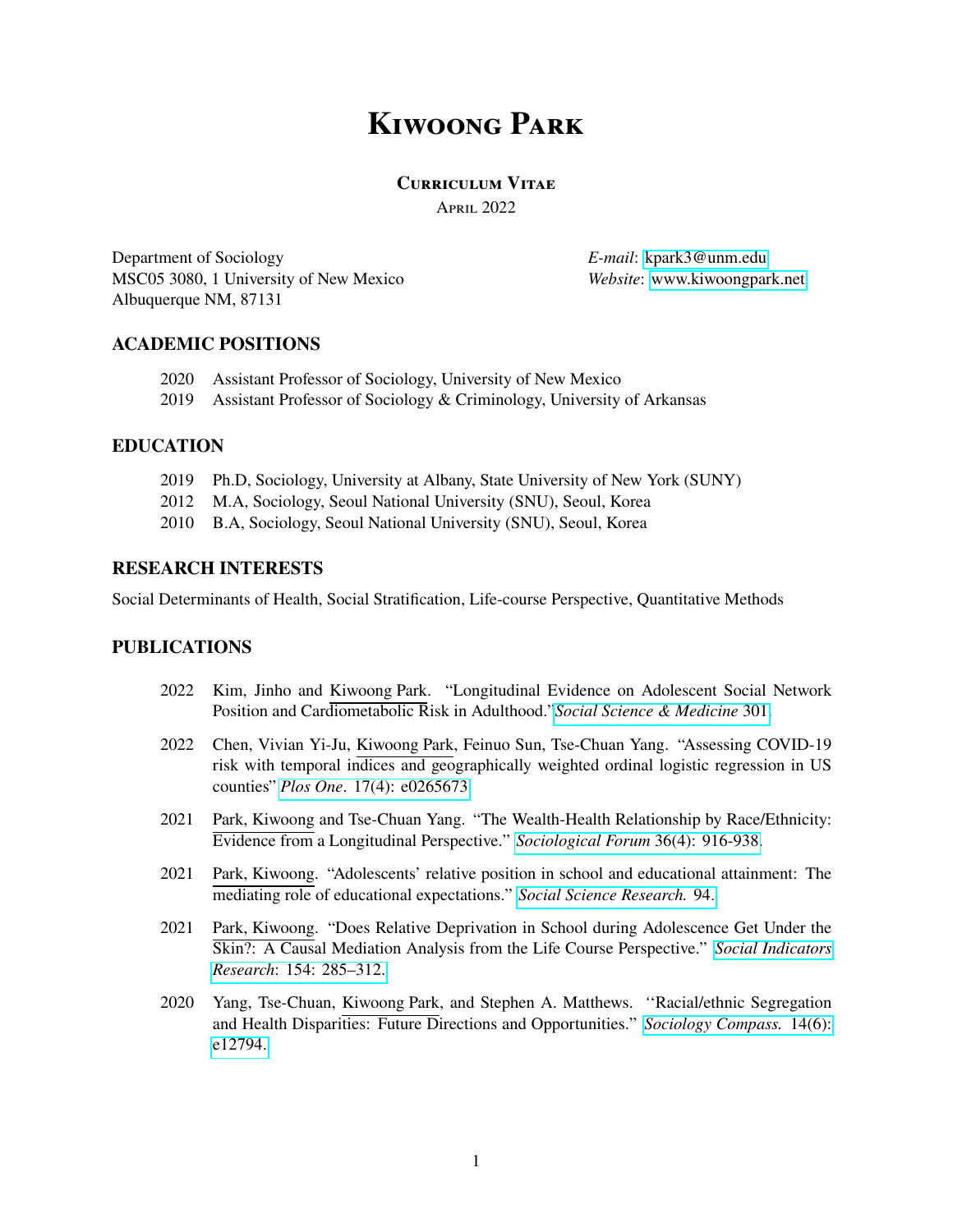2019 Yang, Tse-Chuan and Kiwoong Park. *'*'Racial/ethnic Disparities in Depression: Investigating How the Sources of Support and Types of Integration Matter." *[Social Science Research.](https://doi.org/10.1016/j.ssresearch.2019.04.002)* [82: 59-71.](https://doi.org/10.1016/j.ssresearch.2019.04.002)

† Both authors contributed equally to the manuscript.

- 2019 Park, Kiwoong. "Black-White Differences in the Relationship between Parental Income and Depression in Young Adulthood: The Different Roles of Family Support and College Enrollment among US Adolescents." *[Sociology of Race and Ethnicity.](https://doi.org/10.1177/2332649218776037)* 5(4): 578-594.
- 2017 Park, Kiwoong and Tse-Chuan Yang. "The Long-term Effects of Self-Esteem on Depression: The Roles of Alcohol and Substance Uses during Young Adulthood." *[The Sociological](https://doi.org/10.1080/00380253.2017.1331718) Quarterly* [58\(3\): 429-446.](https://doi.org/10.1080/00380253.2017.1331718)
- 2017 Yang, Tse-Chuan, Stephen A. Matthews, and Kiwoong Park. "Looking through a Different Lens: Examining the Inequality-Mortality Association in U.S. Counties using Spatial Panel Models." *[Applied Geography](https://doi.org/10.1016/j.apgeog.2017.07.006)* 86: 139-151.
- 2016 Yang, Tse-Chuan, Danhong Chen, and Kiwoong Park. "Perceived Housing Discrimination and Self-rated Health: How Do Neighborhood Features Matter?" *[Annals of Behavioral](https://doi.org/10.1007/s12160-016-9802-z) Medicine* [50\(6\): 789-801.](https://doi.org/10.1007/s12160-016-9802-z)
- 2015 Yang, Tse-Chuan and Kiwoong Park. "To What Extent do Sleep Quality and Duration Mediate the Effect of Perceived Discrimination on Health? Evidence from Philadelphia." *[Journal of Urban Health](https://doi.org/10.1007/s11524-015-9986-8)* 92(6): 1024-1037.

## **WORKS IN PROGRESS**

Under Park, Kiwoong and Jinho Kim. "Perceived Discrimination and Sleep Problems: Differences Review by Race/Ethnicity and Education Level from a Longitudinal Perspective."

Park, Kiwoong and Ning Hsieh. "A National Study on Religiosity and Suicide Risk by Sexual Orientation."

## **CONFERENCE PRESENTATION**

- 2022 Park, Kiwoong. "The Long-term Effects of Structural Inequality and Relative Deprivation in School on the Level of Inflammation in Early Adulthood." Presented at the Annual Meeting of the Population Association of America (PAA), Atlanta, GA, Apr 2022.
- 2021 Park, Kiwoong. "Perceived Discrimination and Sleep Problems: Differences by Race/Ethnicity and Education Level from a Longitudinal Perspective." Presented at the Annual Meeting of the American Sociological Association (ASA), Virtual Meeting, Aug 2021.
- 2017 Park, Kiwoong. "The Heterogeneous Treatment Effect of Teenage Childbearing on Educational Attainment." Presented at the Annual Meeting of the American Sociological Association (ASA), Montreal, QC, Aug 2017.

Park, Kiwoong. "Effects of Income Inequality during Adolescence on the Level of Inflammation in Early Adulthood." Presented at the Annual Meeting of the Population Association of America (PAA), Chicago, IL, Apr 2017.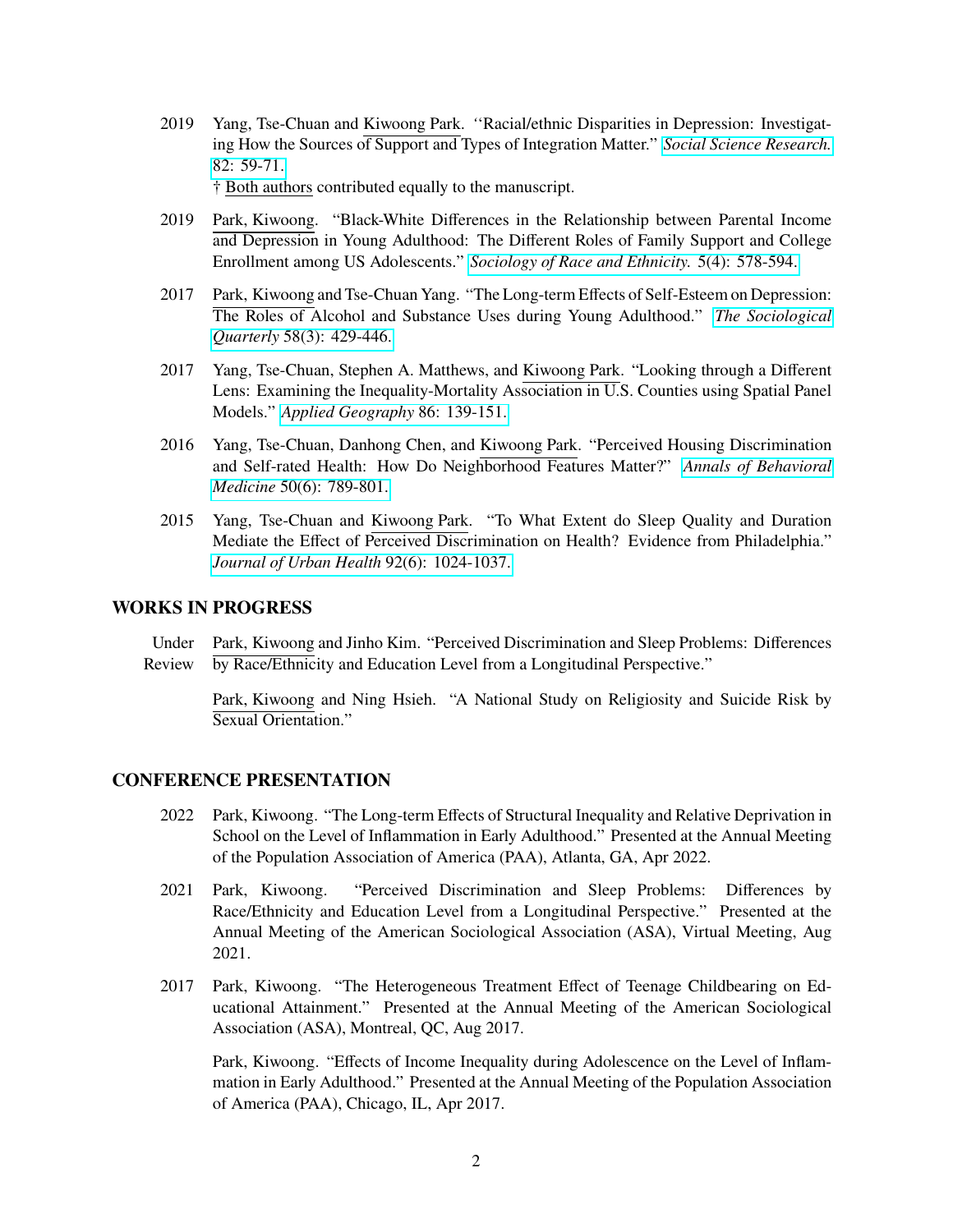2016 Park, Kiwoong. "Effects of Income Inequality during Adolescence on the Level of Inflammation in Early Adulthood." Presented at the Annual Conference of the Association for Public Policy Analysis & Management (APPAM), Washington, DC, Nov 2016.

Park, Kiwoong. "The Heterogeneous Treatment Effects of Teenage Childbearing on Educational Attainment." Presented at 2016 Add Health Users Conference, Bethesda, MD, Jun 2016.

2015 Park, Kiwoong. "The Childhood Family Income Effects on Early Adulthood Depression: The Black-White Differences in the Mediation Process." Presented at the Annual Conference of the Association for Public Policy Analysis & Management (APPAM), Miami, FL, Nov 2015.

Park, Kiwoong. "The Childhood Family Income Effects on Early Adulthood Depression: The Black-White Differences in the Mediation Process." Presented at the Annual Meeting of the American Sociological Association (ASA), Chicago, IL, Aug 2015.

Park, Kiwoong. "How Does Parent-Child Relationship Moderate the Effect of Childhood Socioeconomic Status on Adult Health?" Presented at the Annual Meeting of the Population Association of America (PAA), San Diego, CA, May 2015.

Yang, Tse-Chuan, Stephen A. Matthews, and Kiwoong Park. "Income Inequality and Mortality in US Counties, 1990-2010: A Dynamic Spatial Panel Analysis." Presented at the Annual Meeting of the Population Association of America (PAA), San Diego, CA, May 2015. Poster Award Winner.

2014 Yang, Tse-Chuan, Danhong Chen, and Kiwoong Park. "Perceived Housing Discrimination and Self-rated Health: How Do Neighborhood Features Matter?" 2014. Presented at the Annual Meeting of the Population Association of America (PAA), Boston, MA, May 2014. Poster Award Winner

#### **TEACHING EXPERIENCE**

- 2020- *University of New Mexico* Sociological Data Analysis (SOC 381L) Sociology of Aging and the Aged (SOC 310)
- 2019-20 *University of Arkansas* Medical Sociology (SOC 3413) Social Problems (SOC 2033)
- 2014-18 *University at Albany, SUNY* Instructor. Statistics for Sociologists (SOC 221) Teaching Assistant. Social Demography (SOC 370)

# **AWARDS AND HONORS**

- 2022 *Awardee, WeR1: Investing in Faculty Success Faculty Scholarship Time (FaST) for Fall 2022*. University of New Mexico
- 2019 *Winner, Liska Dissertation Research Award*. Department of Sociology, University at Albany
- 2016 *Travel Stipend Recipient*. Add Health Users Conference, University of North Carolina at Chapel Hill